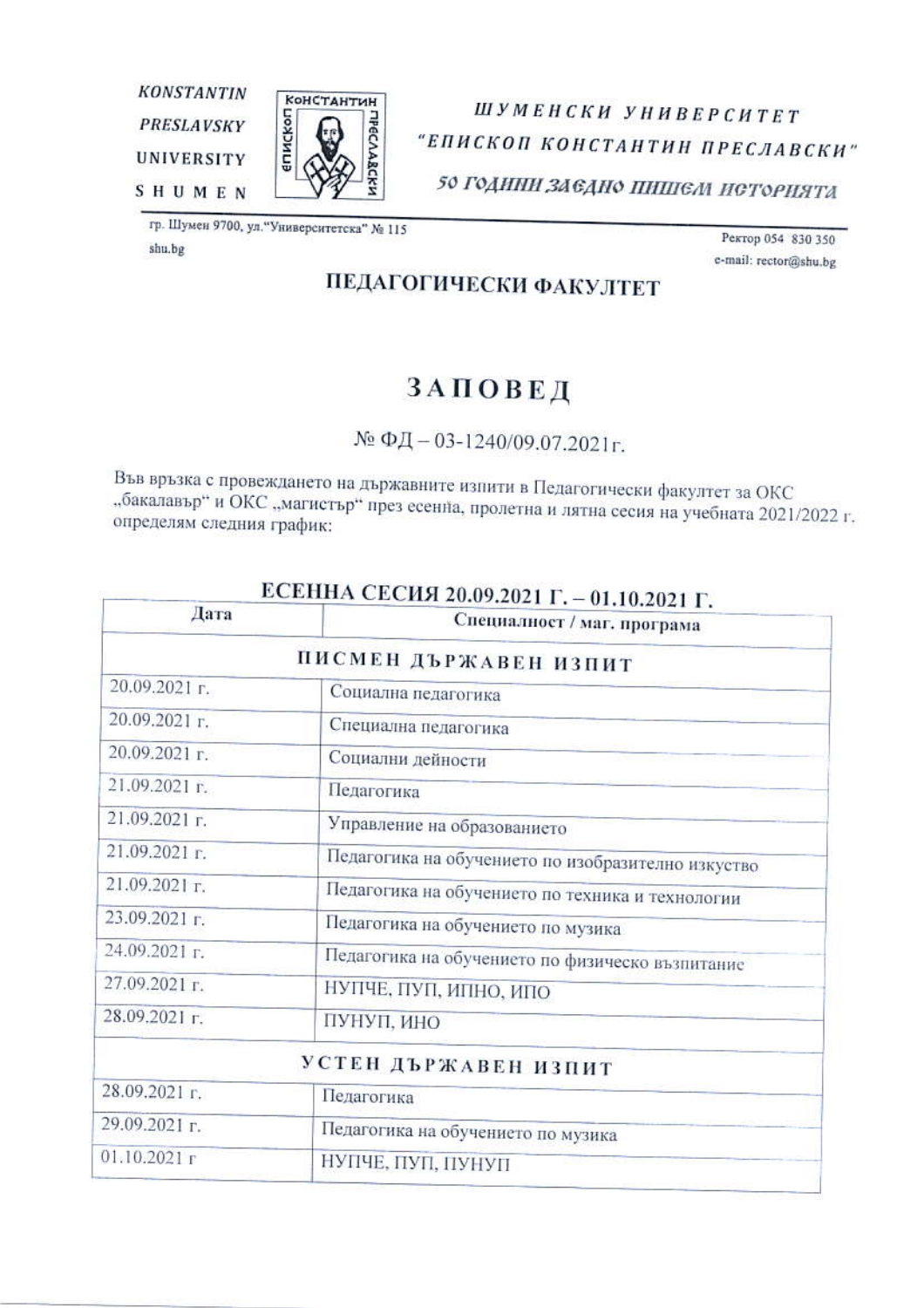**KONSTANTIN PRESLAVSKY UNIVERSITY** 

**SHUMEN** 



## ШУМЕНСКИ УНИВЕРСИТЕТ "ЕПИСКОП КОНСТАНТИН ПРЕСЛАВСКИ"

50 ГОДИНИ ЗАСДНО ПИШЕМ ИСТОРНЯТА

гр. Шумен 9700, ул."Университетска" № 115 shu.bg

Ректор 054 830 350 e-mail: rector@shu.bg

|               | ЗАЩИТИ НА ДИПЛОМНИ РАБОТИ                          |
|---------------|----------------------------------------------------|
| 24.09.2021 г. | Педагогика на обучението по физическо възпитание   |
| 28.09.2021 г. | Педагогика                                         |
| 28.09.2021 г. | Управление на образованието                        |
| 28.09.2021 г. | Педагогика на обучението по изобразително изкуство |
| 29.09.2021 г. | Педагогика на обучението по музика                 |
| 29.09.2021 г. | Социална педагогика                                |
| 29.09.2021 г. | Специална педагогика                               |
| 29.09.2021 г. | Социални дейности                                  |
| 30.09.2021 г. | НУПЧЕ, ПУП, ПУНУП                                  |
| 30.09.2021 г. | Педагогика на обучението по техника и технологии   |
|               | КОМПЛЕКСЕН ДЪРЖАВЕН ИЗПИТ                          |
| 24.09.2021 г. | Педагогика на обучението по физическо възпитание   |

### ПРОЛЕТНА СЕСИЯ 14.03.2022 Г. - 25.03.2022 Г.

| Дата          | Специалност / маг. програма                        |
|---------------|----------------------------------------------------|
|               | ПИСМЕН ДЪРЖАВЕН ИЗПИТ                              |
| 14.03.2022 г. | НУПЧЕ, ПУП, ИПНО, ИПО                              |
| 15.03.2022 г. | ПУНУП, ИНО                                         |
| 16.03.2022 г. | Педагогика                                         |
| 16.03.2022 г. | Управление на образованието                        |
| 16.03.2022 г. | Педагогика на обучението по музика                 |
| 16.03.2022 г. | Педагогика на обучението по изобразително изкуство |
| 16.03.2022 г. | Педагогика на обучението по техника и технологии   |
| 17.03.2022 г. | Социална педагогика                                |
| 17.03.2022 г. | Специална педагогика                               |
| 17.03.2022 г. | Социални дейности                                  |
|               |                                                    |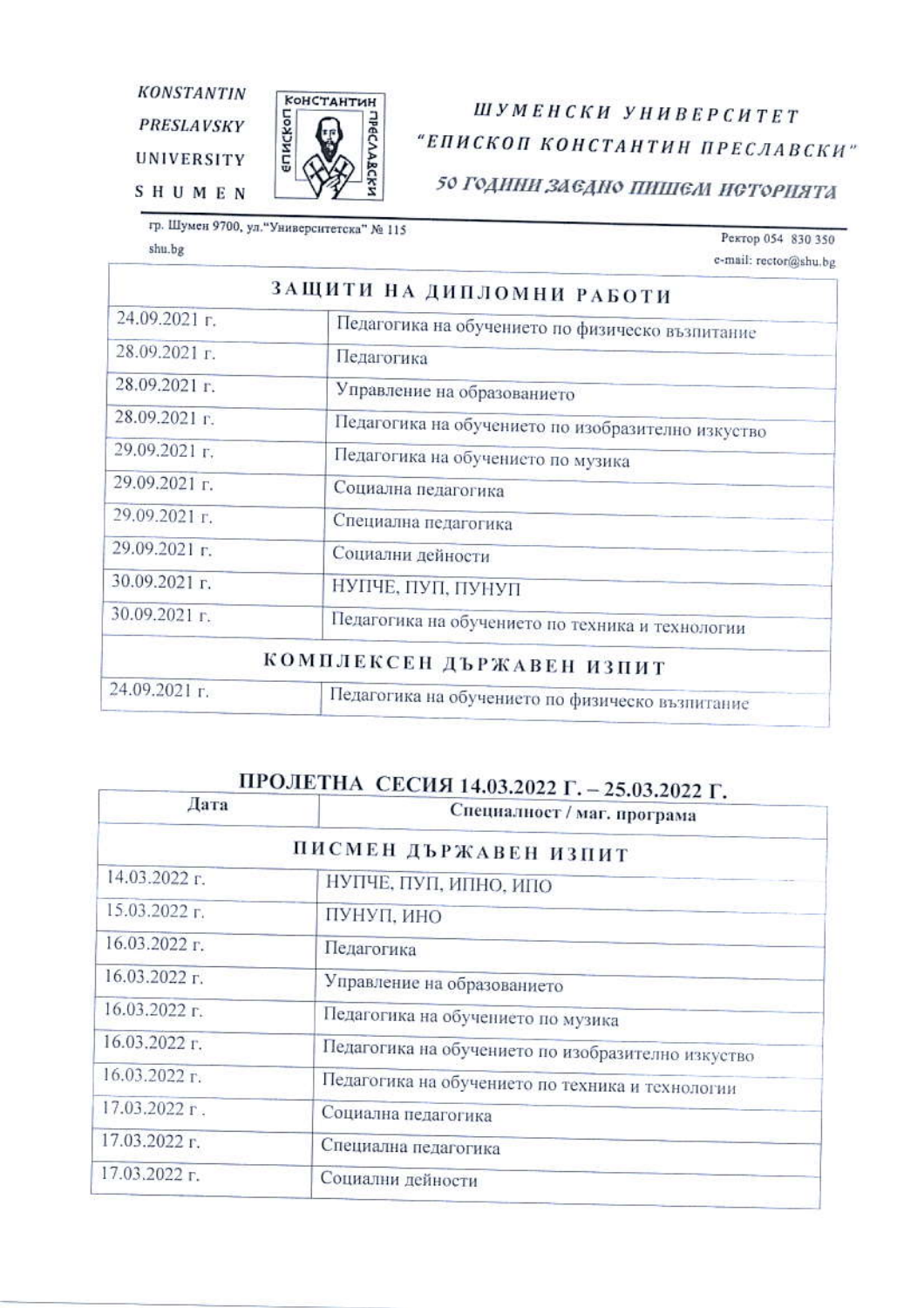**KONSTANTIN PRESLAVSKY** 

**UNIVERSITY** 

π



Константин

## ШУМЕНСКИ УНИВЕРСИТЕТ "ЕПИСКОП КОНСТАНТИН ПРЕСЛАВСКИ"

50 ГОДИНИ ЗАЕДНО ПИШЕМ ИСТОРНЯТА

| shu.bg        | гр. Шумен 9700, ул. "Университетска" № 115<br>Ректор 054 830 350          |
|---------------|---------------------------------------------------------------------------|
| 18.03.2022 r. | e-mail: rector@shu.bg<br>Педагогика на обучението по физическо възпитание |
|               | УСТЕН ДЪРЖАВЕН ИЗПИТ                                                      |
| 22.03.2022 г. | Педагогика                                                                |
| 22.03.2022 г. | Педагогика на обучението по музика                                        |
| 23.03.2022 г. | НУПЧЕ, ПУП, ПУНУП                                                         |
|               | ЗАЩИТИ НА ДИПЛОМНИ РАБОТИ                                                 |
| 18.03.2022 г. | Педагогика на обучението по физическо възпитание                          |
| 22.03.2022 г. | Педагогика на обучението по музика                                        |
| 23.03.2022 г. | Управление на образованието                                               |
| 23.03.2022 г. | Педагогика                                                                |
| 23.03.2022 г. | Педагогика на обучението по изобразително изкуство                        |
| 24.03.2022 г. | Педагогика на обучението по техника и технологии                          |
| 24.03.2022 г. | Социална педагогика                                                       |
| 24.03.2022 г. | Специална педагогика                                                      |
| 24.03.2022 г. | Социални дейности                                                         |
| 24.03.2022 г. | НУПЧЕ, ПУП, ПУНУП                                                         |
|               | КОМПЛЕКСЕН ДЪРЖАВЕН ИЗПИТ                                                 |
| 18.03.2022 г. | Педагогика на обучението по физическо възпитание                          |

### ЛЯТНА СЕСИЯ 04.07.2022 Г. - 15.07.2022 Г.

| Специалност / маг. програма        |
|------------------------------------|
| ПИСМЕН ДЪРЖАВЕН ИЗПИТ              |
| НУПЧЕ, ПУП, ИПНО, ИПО              |
| ПУНУП, ИНО                         |
| Педагогика                         |
| Управление на образованието        |
| Педагогика на обучението по музика |
|                                    |